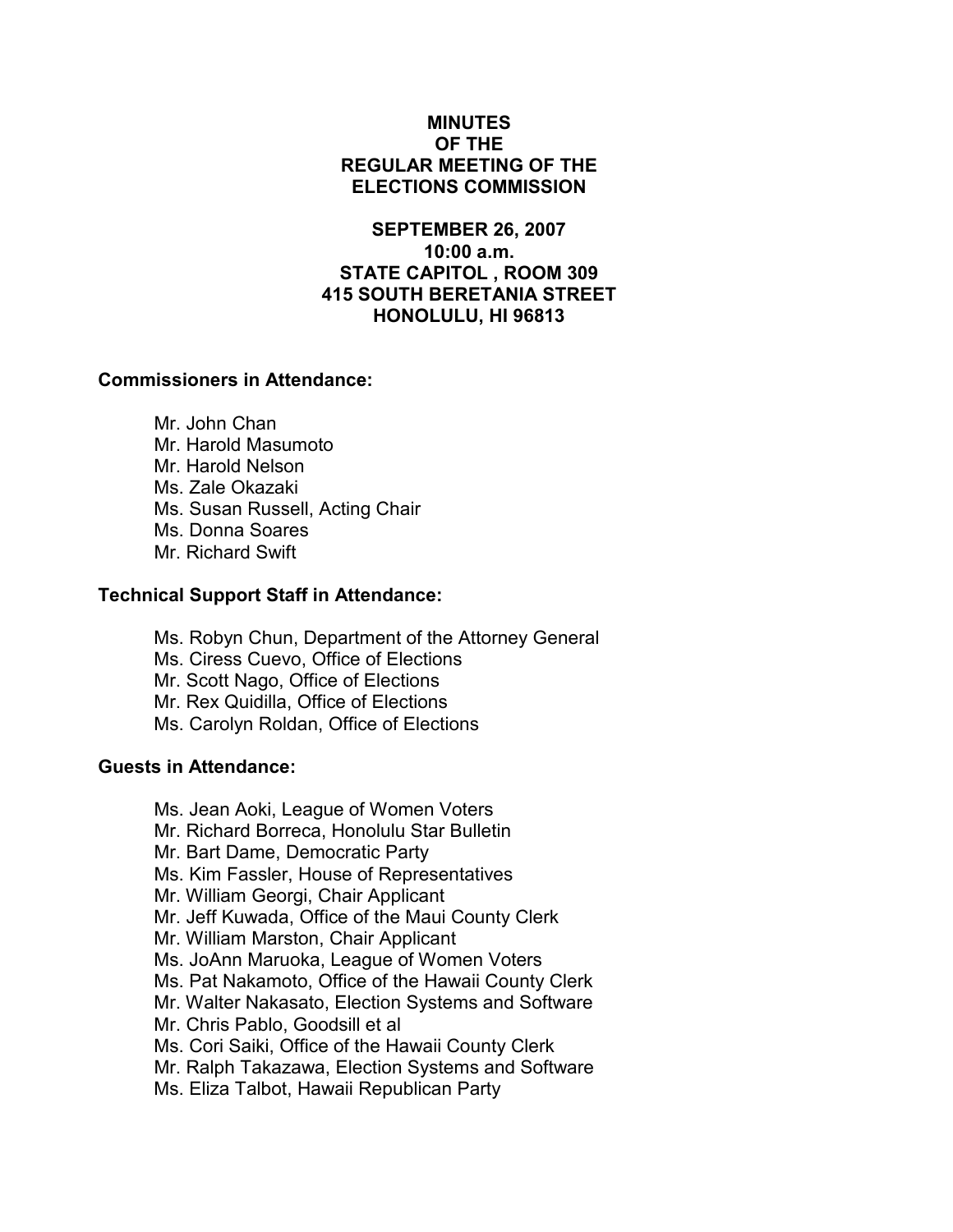# PROCEEDINGS

### I. Call to Order

The meeting was called to order by acting chair, Ms. Susan Russell at 10:20 a.m. on September 26, 2007 at the State Capitol in room 309.

II. Roll and Quorum Determined

Ms. Ciress Cuevo, Elections Commission Secretary, conducted roll call. Ms. Yuki Lei Sugimura was absent.

III. Approval of Minutes of Meeting of August 9, 2007

Ms. Soares moved to approve the minutes of the meeting of August 9, 2007. Mr. John Chan seconded, and the motion carried unanimously.

IV. Public Testimony – Any interested person may submit data, views or arguments on any agenda item at this time

Ms. Jean Aoki, League of Women Voters, provided oral testimony expressing her concerns regarding agenda item VI as an executive session. Ms. Aoki advocated for a transparent process to appoint the Chief Election Officer (CEO). Ms. Aoki emphasized that the decision in selecting the CEO must be made for the best interest of the State.

Chair Russell noted that the Commission formed a committee to lead the selection process. The entire Commission has not been involved thus far. Chair Russell also announced that interviews would be conducted today at 1:15 p.m. Ms. Zale Okazaki added that the committee chose five individuals to interview.

In response to Ms. Aoki's questions whether there were other applicants and how many applied in total, Ms. Okazaki stated that that there were 12 individuals that applied and that the committee chose to interview the applicants that met the requirements.

Ms. Aoki inquired whether the names of the applicants will be released. Ms. Donna Soares said no. Chair Russell clarified that the Commission is following strict procedures.

Ms. Aoki asked the Commission to reconsider providing the names of the applicants for the public's best interest.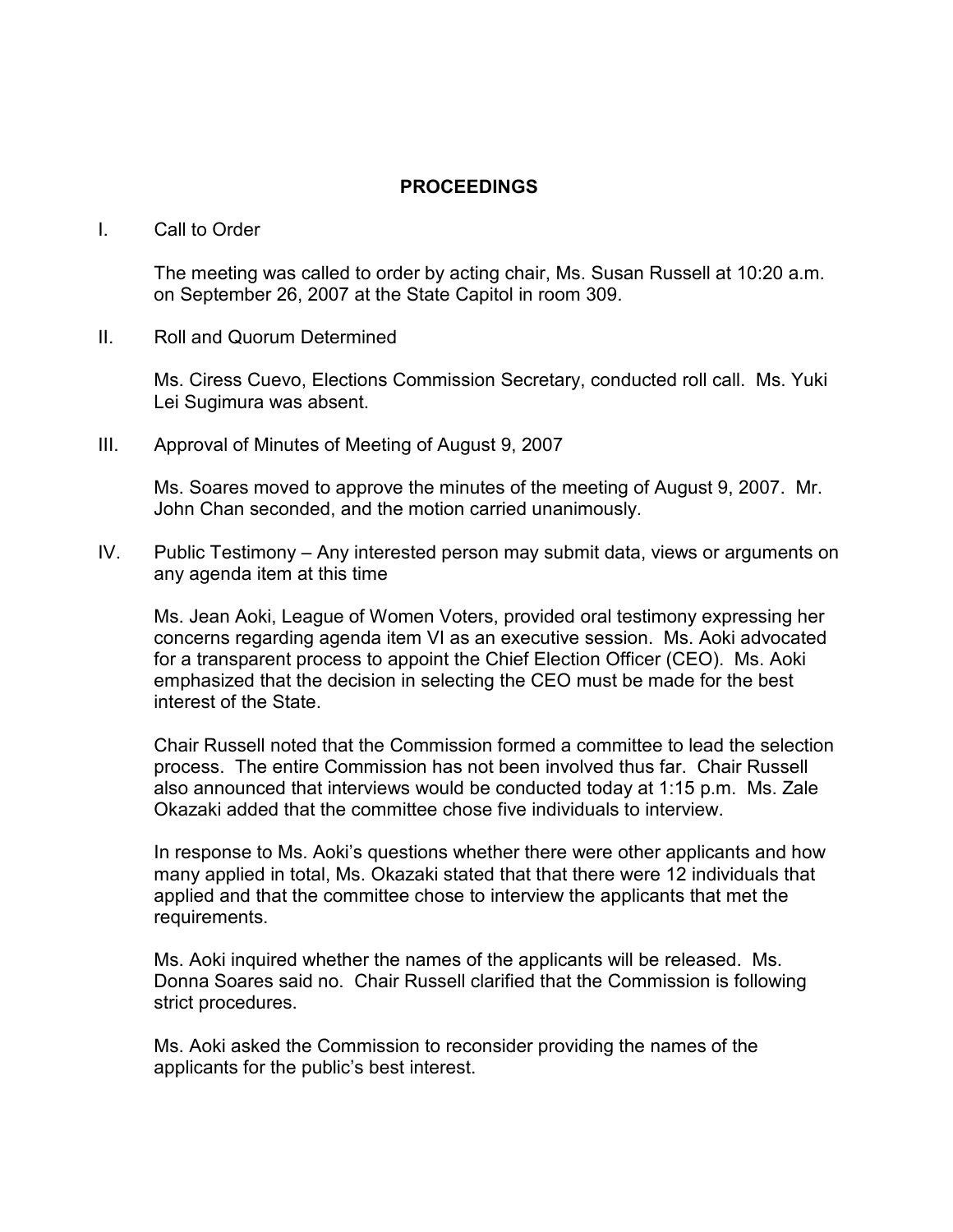In response to Ms. Aoki's inquiry whether the final selection would be made today, Chair Russell said no.

Mr. Bart Dame, Democratic Party and Safe Vote Hawaii, provided oral testimony regarding agenda item VII. Mr. Dame expressed his concerns about the Request for Proposal (RFP) process for the election system. Mr. Dame recommended that the RFP be open to the public prior to its release and emphasized the need for the process to be transparent. Mr. Dame also suggested that the Office of Elections utilize other resources for input such as bipartisan organizations.

V. Executive Session pursuant to Hawaii Revised Statutes § (92-5(a)(2) – Interview of chairperson applicants and deliberation and appointment of chairperson

The Commission interviewed Mr. William Marston. Mr. William Georgi was not present at this item.

Ms. Okazaki moved to amend the agenda to discuss item VII. Ms. Soares seconded, and the motion carried unanimously.

VII. Update on Acquisition of Voting System

 Mr. Rex Quidilla, Interim Chief Election Officer, provided the Commission with an update on the status of the Request for Proposal (RFP) for the voting system. Mr. Quidilla stated that the RFP has been released and is available on the State Procurement Office's website. He also noted that proposals are due on October 11, 2007.

 In response to Chair Russell's inquiry regarding what the time frame is for the lease of the voting system, Mr. Scott Nago, Office of Elections, stated 10 years. Mr. Nago also clarified that the difference between this RFP and the 2006 RFP is that in 2006, the RFP specifically addressed the disability access unit requirement pursuant to the Help America Vote Act (HAVA). The current contract seeks to acquire a full voting system.

 In response to Chair Russell's question regarding when the office's deadline is, Mr. Quidilla stated the notice to proceed must be given on November 1, 2007. Mr. Quidilla noted that the Office of Elections is on schedule with the RFP time frame that was provided to the Commission.

 Mr. John Chan and Mr. Harold Masumoto inquired whether the criteria for the evaluation committee have been established, Mr. Nago said yes. It is included in the RFP.

 Regarding Mr. Richard Swift's question whether the Office of Elections has received a lot of proposals, Mr. Nago stated that not all have been received